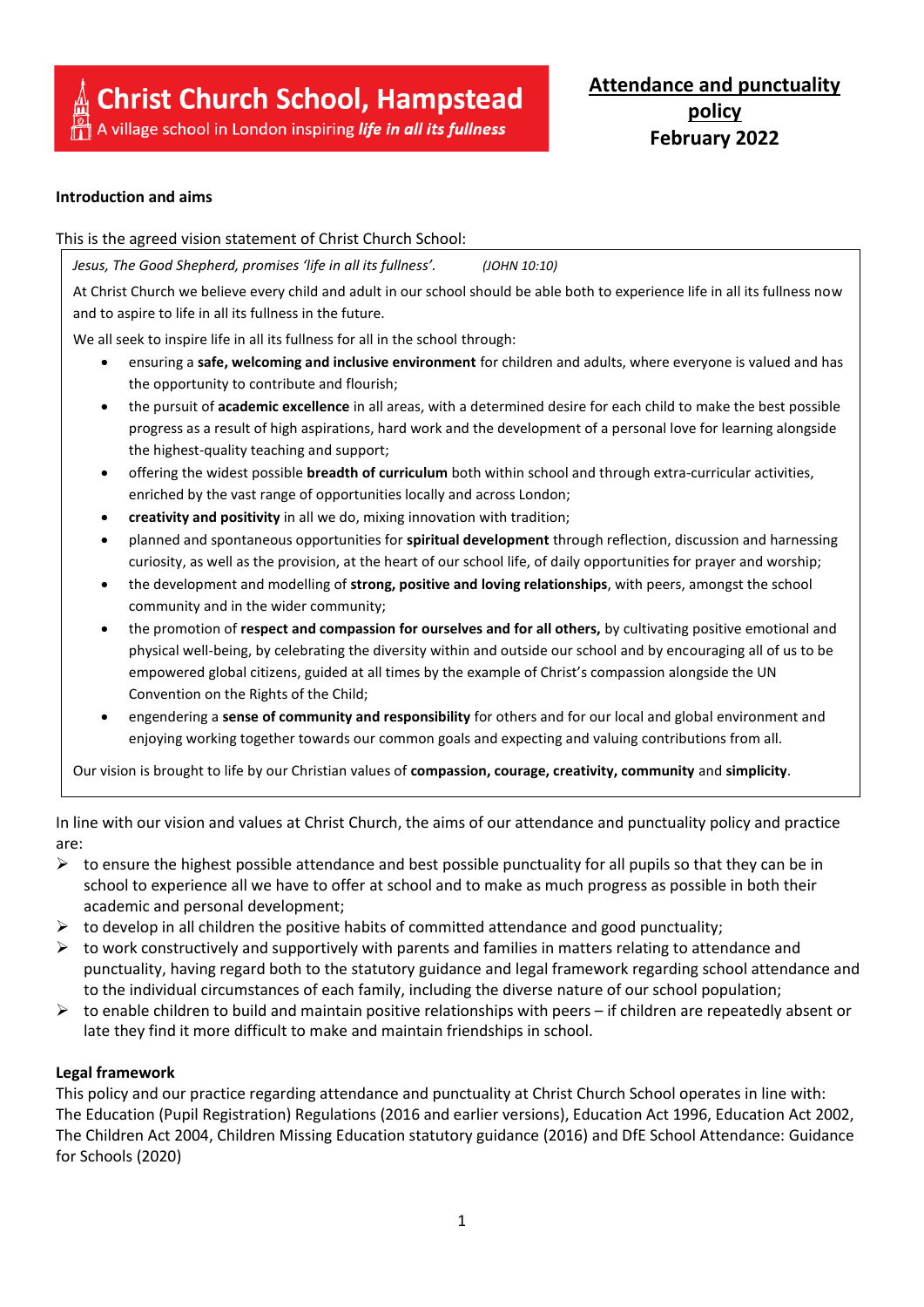#### **Attendance and punctuality procedures and monitoring**

## Registers

Registers are taken in each class at the beginning of each morning and each afternoon. The school day begins at 8.50 and registers are taken by 8.55am each morning. Children arriving after 8.55am will be marked late, but present, for the morning session. If a child arrives after 9.05 this may be recorded as an unauthorised absence. Afternoon registers are taken between 1pm – 1.05pm in Reception, Year 1 and Year 2 classes and between 1.30 – 1.35 in Years 3-6. Children who arrive during any session must be signed in by an adult in the school office and a reason provided for their lateness.

Children who leave school for any reason during the school day must be signed out by an adult in the school office and a reason provided for them leaving school.

#### Absences

Parents/carers should telephone or email the school office to report their child's absence before 8.50am in the morning, with an explanation as to why the child is absent. A message can be left on the school answer phone.

If the school does not receive any explanation of a child's absence, the school office will telephone and/or email the parents/carer on the first day of absence to ask for an explanation. If no contact can be made with any of the emergency contacts that have been provided, in exceptional circumstances a member of staff may go to the house to attempt to make contact and find out the circumstances of the absence.

#### **Monitoring**

Registers will be monitored on a regular basis by senior staff in the school and by the Local Authority's Pupil Attendance Service. Contact will be made by the school with parents whose children's attendance is causing concern and parents will be asked to attend meetings in school to discuss their child's attendance and how the school and parents can work together to support higher attendance.

The Governors Behaviour and Safety Committee also monitors whole school attendance and the attendance of different groups in the school through reports from the head teacher.

#### **Work with other agencies regarding punctuality and attendance**

Where necessary, the school will work with the Local Authority's Pupil Attendance Service and/or Safeguarding and Social Care Service to support parents with ensuring good attendance for their children.

#### **Appointments in school time – including medical and dental appointments and drama and music examinations**

We do not allow or authorise absences for appointments in school time – parents should arrange appointments out of school time. In exceptional circumstances, some specialist appointments, such as hospital appointments, may not be able to be rearranged and may be authorised. The school office should be notified of any appointments in advance.

#### **Exceptional leave**

We adhere to both the Camden Policy on Exceptional Leave and the national School Attendance: Guidance for Schools (2020) document which clearly state that term time absences can only be authorised in **exceptional circumstances.** Parents should write at least two weeks in advance to the Head teacher to request any period of exceptional leave. The head teacher will then consider the request, taking into account whether there are exceptional one-off circumstances, whether requests have been made in the past and the child's attendance record in making a decision about whether to authorise any absence. The head teacher will then write back to the parents to inform them of the decision. If a child leaves earlier or returns later than the agreed dates then the head teacher reserves the right to mark the whole period as unauthorised.

Parents should be aware that from Reception if a child is taken out of school without authorisation the matter will be referred to the Local Authority Pupil Attendance Service. Under Sections 444 (1) of the Education Act 1996 the Pupil Attendance Service (previously Educational Welfare Service) may issue a Penalty Notice. The fine for a Penalty Notice is £60 for each parent and for each child if paid within 21 days or £120 if paid between 21-28 days after which the matter may be taken to Court. The Pupil Attendance Service has the option of taking the matter directly to Court without first issuing a Penalty Notice.

More than two weeks of unauthorised absence may result in the Head teacher removing the child's name from the school roll.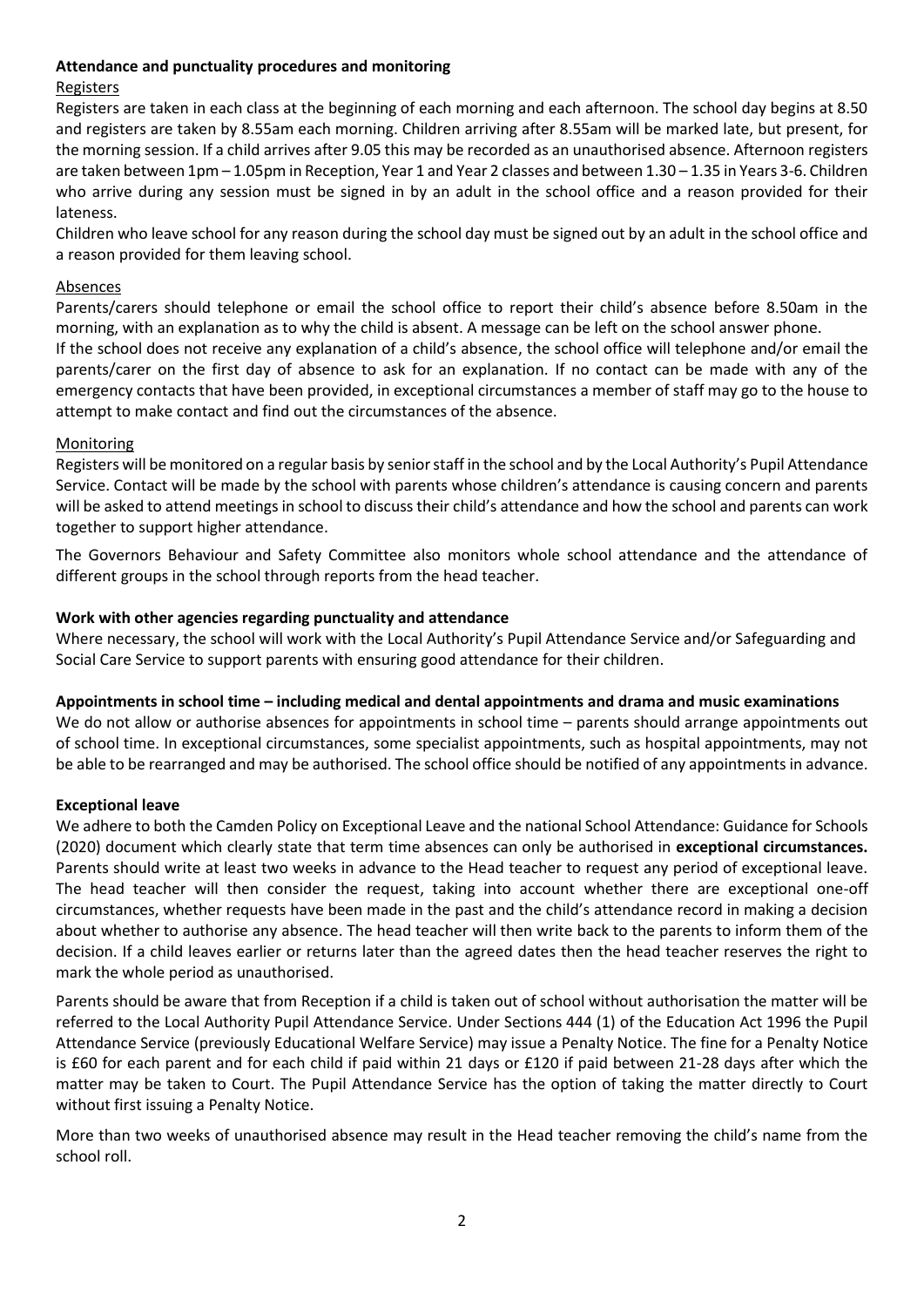# **Children Missing Education (CME)**

The school has a duty to report any children believed to be Children Missing Education in line with the 2016 Children Missing Education DfE statutory guidance. There is more detail about our policy and practice in this area in our Safeguarding and Child Protection Policy.

## **Promoting good attendance and punctuality**

The school has the following strategies in place to promote good attendance and punctuality:

- Promotion of a school target of at least 96% attendance
- 100% attendance certificates given out at the end of each term and each full year
- Regular information in communications to parents about the importance of good attendance (see Appendix 1 for example)
- Regular reminders for children about the importance of good attendance and punctuality e.g. in assemblies, as part of whole school goals and resolutions
- Attendance figures reported to all parents in end of year reports
- Information about the importance of good attendance and punctuality in meetings for parents who are new to the school
- Phone calls/letters to parents whose children have improved attendance over a period of time

## **Improving attendance and punctuality of individual pupils**

The school has the following strategies in place to improve the attendance and punctuality of individual pupils:

- Individual discussion regarding attendance/punctuality in parents' evenings
- Head teacher/senior staff letter/phone call to parents whose children have attendance below 90% periodically through year or regular late arrivals
- Head teacher/senior staff meeting with parents whose children have concerning levels of attendance or punctuality
- Close tracking of attendance/punctuality of these pupils
- Phone calls/emails to specific families if they have not informed us of reason for absence
- Involvement of school nurse in discussion re whether children are well enough for school
- Request for medical documentation for any periods of illness
- Senior staff on gates at the beginning of the day to provide reminders and support for parents who arrive late, informally on a daily basis and more formally over punctuality focus weeks (Appendix 2: late arrival information leaflet handed out to parents over the focus weeks).

## **Monitoring and review of this policy**

The implementation of this policy will be monitored by the Senior Leadership Team and the Governors Behaviour and Safety Committee. It will be reviewed at least every three years to ensure it is an accurate reflection of current best practice.

February 2022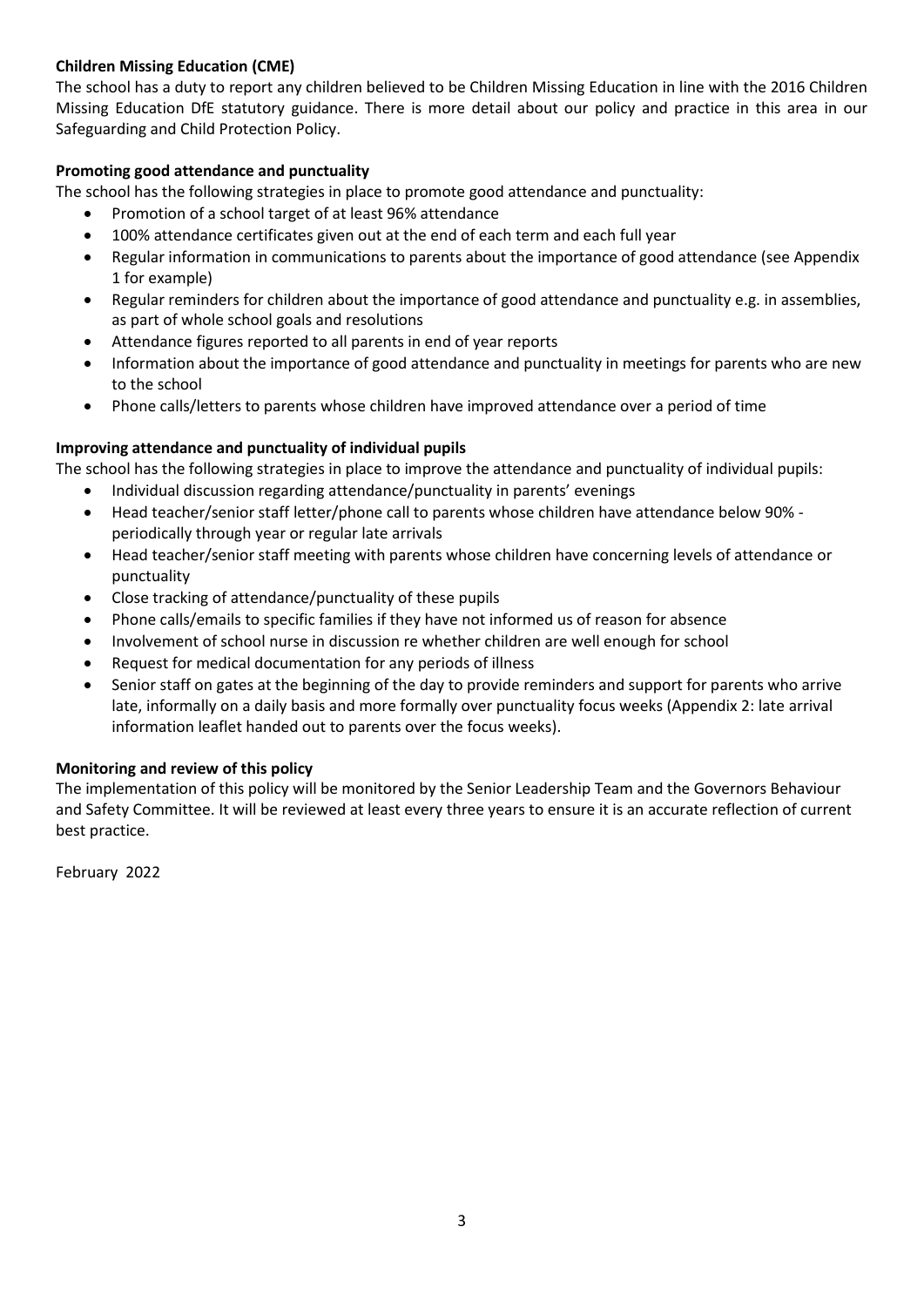**Appendix 1 – Example communication with parents regarding attendance (September 2019 example)**

# Christ Church School **Attendance – why every single day at school matters**

Dear parents and carers,

Attendance at Christ Church is generally good but it could be even better and I would like to continue to work with parents to improve attendance as much as we can over this year. Please take a few minutes to read this letter and to see if there are any ways you can improve your own child's attendance.

Every day is important in helping to move your child's learning on, helping them to make progress and to make, build and maintain their friendships. We know that children who miss time at school find it harder to get back into the learning when they return, they can make less progress than their peers and they find it more difficult to fit back into games and friendships in the playground.

Every day your child spends at school is valuable – even the days at the end of the year when they get to have fun with their friends and teachers and get ready to move on to a new year group!

**It is also your legal duty as parents to ensure your child is in school if they are fit to be here.**

# **Attendance at Christ Church is good….**

A big well done to the 52 children who took home certificates for 100% attendance in the summer term this is well above the figure who had 100% attendance last summer. Well done in particular to the eight children who managed an impressive **100% attendance for the whole year last year**. The whole school managed attendance of 96.12% over the whole year.

# **But attendance at Christ Church could be better still**

96.12% attendance for the whole school last year was very similar to the previous year's figure despite our focus on attendance last year and this is why we are continuing our efforts this year. Many local schools manage over 97%. Attendance really fell again at the end of last academic year and it also suffered unavoidably with the chicken pox outbreak in the Spring term. It would be great to see attendance increase over this coming year.

Ten children across the school had attendance figures of under 90% (for varying reasons), which Ofsted categorises as persistent absenteeism, but there were also many, many children with attendance figures of 91-95%. If your child was present for only 91% of the time last year this means they missed the equivalent of nearly half a day of teaching and learning every week or nearly three and a half weeks of school in total. If your child was present for only 95% of the year they missed the equivalent of half a day of teaching and learning each fortnight or two weeks of school in total over the year.

# **Why are children absent and how can school and parents work together to reduce this? Illness – 69% of all our absences are when children are ill**

Children get ill and if children are ill they should be at home being looked after and getting better! Please continue to make sensible judgements about whether your child is well enough to be in school, but please don't keep them at home for every cough or sniff and, when they are sufficiently recovered, please send them back in to school, even if it is a Friday!

# **Medical and dental appointments – 5% of all our absences are for medical/dental appointments** Please try to arrange all appointments you can outside school time.

We understand that specialist appointments or hospital appointments may be inflexible but a standard dentist or optician's check-up can and should be booked for outside school hours. Teachers and school staff members have to manage this too!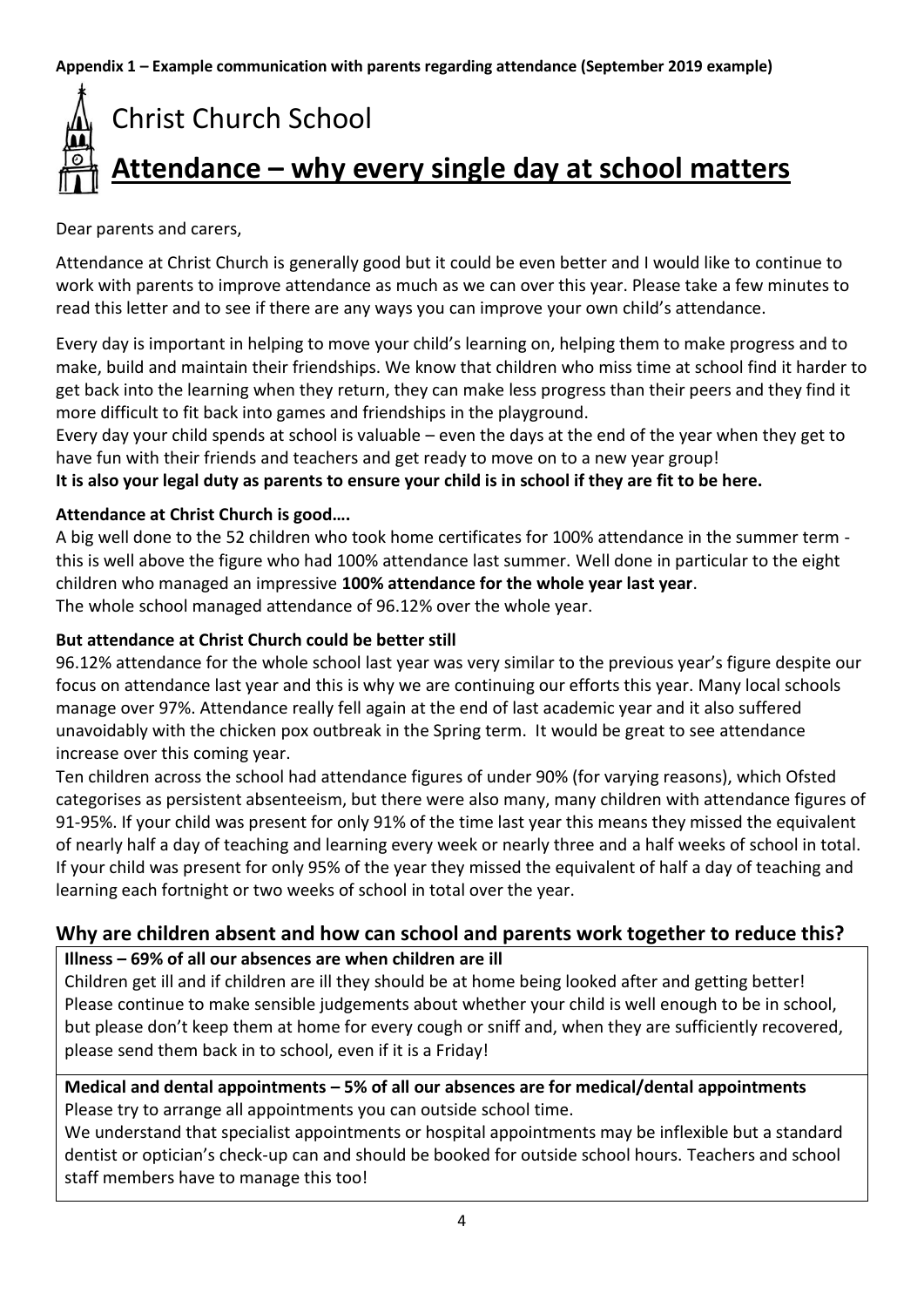**Authorised and unauthorised holiday absences – 16% of our absences are for family holidays** We have a wonderfully diverse and international population at Christ Church School with children's families spread all over the world. I have always been sympathetic to requests for authorised absence for important one-off occasions, such as weddings or other family events, and I do understand that some of these events take place overseas and involve travel time. But…

- please do all you can to limit the time your child will miss school for these one-off occasions
- please do not ask for authorisation for annual, repeated holidays overseas
- please make use of the 13 weeks of school holidays a need to fit in with a parent's work schedule is not sufficient reason for a holiday absence to be authorised
- please be aware that I will take into account whether there are exceptional one-off circumstances, whether requests have been made in the past and the child's attendance record in making a decision about whether to authorise an absence

Thank you to the parents who really try to plan their holidays around school terms and who agonise about asking permission for a one-day absence to attend a family wedding or to visit a sick relative. Your support in trying to make sure your child is in school for as much time as possible will really help them to make the best possible progress.

The remaining 10% of absences were for a range of other authorised reasons including religious observances, visits to schools, bereavements or other exceptional family circumstances and participation in external sporting/arts competitions and events.

Please think carefully about whether there is anything you can do to improve your own child's attendance at school this year. If your child was at the school last year, their full year attendance figure is included below for your information. Some parents told us that they thought we stopped counting attendance when the reports came home – this is certainly not the case! If you have any queries about this figure please do ask Mrs Connock in the school office.

Every day in school now is valuable in supporting your child's learning and friendships. We also want children to develop the attitude that good attendance is important for their future, whether later on in secondary school or in the world of work.

I have asked Ms Miller to arrange to meet with parents of all children who had a low level of attendance last year and she will be in touch with these families to arrange this. I would also be very happy to meet with any parents who would like to discuss their own child's attendance or these issues in general – please arrange an appointment with the school office.

With many thanks for your support in working towards the highest possible attendance for every child,

Katy Forsdyke Head teacher

## Name of child:

#### 2018/19 full year attendance:

| Numbers of days<br>absent | % of the year<br>present | 98% or above = Excellent<br>$96.5\% - 98\% = Good$<br>$94\%$ - $96.5\%$ = Satisfactory<br>90% - 94%<br>$=$ Low | Unauthorised<br>absence % | Numbers of days<br>late |
|---------------------------|--------------------------|----------------------------------------------------------------------------------------------------------------|---------------------------|-------------------------|
|                           |                          | Under $90\%$ = Very low                                                                                        |                           |                         |

\_\_\_\_\_\_\_\_\_\_\_\_\_\_\_\_\_\_\_\_\_\_\_\_\_\_\_\_\_\_\_\_\_\_\_\_\_\_\_\_\_\_\_\_\_\_\_\_\_\_\_\_\_\_\_\_\_\_\_\_\_\_\_\_\_\_\_\_\_\_\_\_\_\_\_\_\_\_\_\_\_\_\_\_\_\_\_